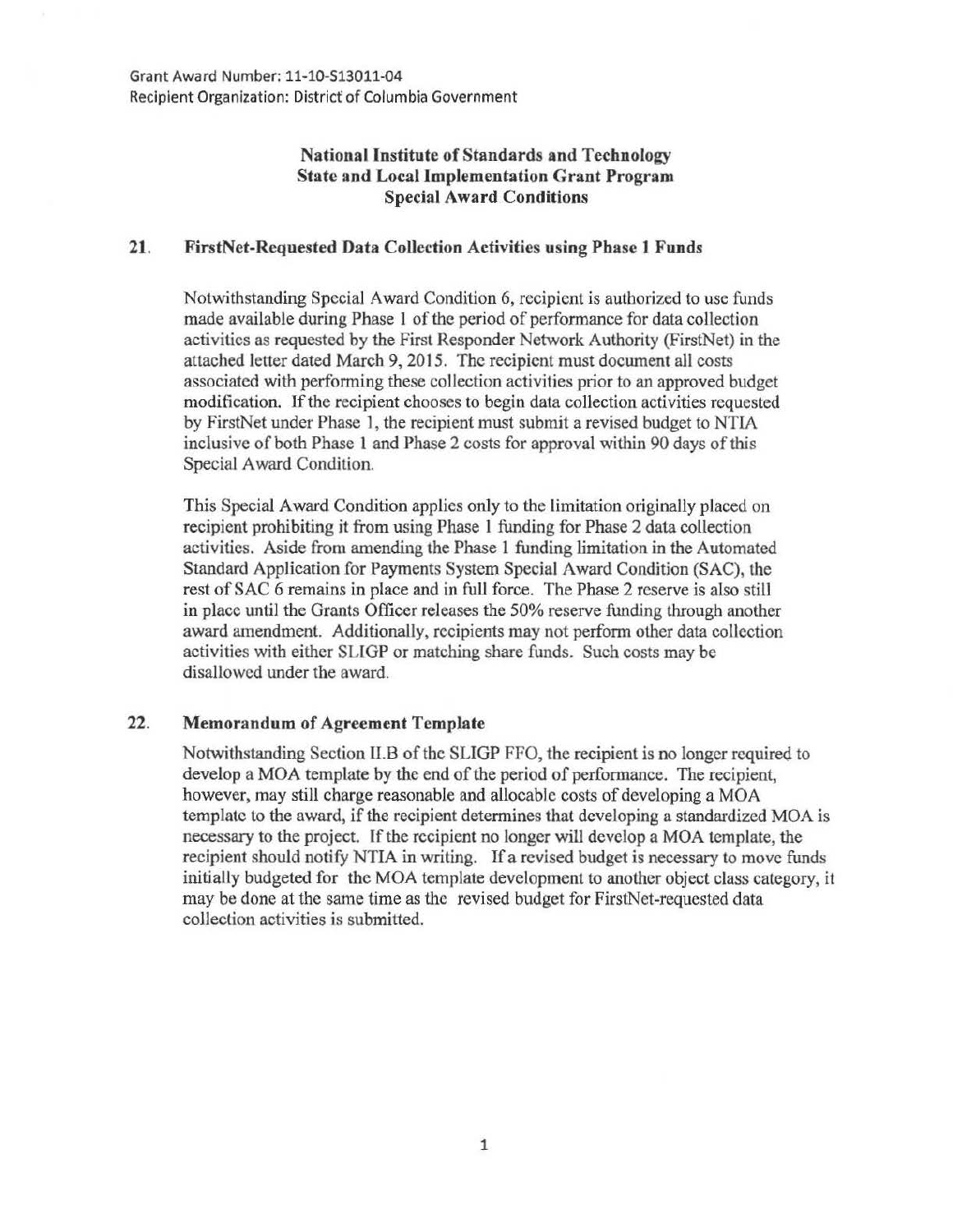

March 9, 2015

The Honorable Lawrence E. Strickling Assistant Secretary for Communications and Information U.S. Department of Commerce 1401 Constitution Avenue, N. W. Washington, D.C. 20230

RE: SLIGP Second Phase - Finalized Data Collection Elements

Dear Assistant Secretary Strickling:

The First Responder Network Authority (FirstNet) has confirmed its approach to data collection for the second phase of the State and Local Implementation Grant Program (SLIGP) following meetings with, and the receipt of input from, the State Single Points of Contact (SPOCs). Based on the processes and anticipated timing for the development of the Comprehensive Network Solution(s) Request for Proposal and State Plans for building, operating, and deploying the nationwide public safety broadband network, along with the feedback from many SPOCs, FirstNet has concluded that the attached data collection elements are those that would be useful for the second phase of SLIGP and will pursue accordingly.

The attached data elements are intended to maximize the collection of stakeholder inputs for FirstNet's planning process to help shape the Nationwide Public Safety Broadband Network acquisition and ultimately the State Plans that are delivered to each Governor. Jn particular, FirstNct will request data from the States on five general topics:

- 1) Coverage- desired coverage areas and deployment phases
- 2) Users and Operational Areas information on potential user base and their operational areas
- 3) Capacity Planning information on applications and data usage
- 4) Current Providers / Procurement information on current service providers, plans, and potential barriers to adoption
- 5) State Plan Decision documentation of the process and potential barriers for State Plan decision-making

I thank you for your prompt attention to this matter. and, as always, look forward to our ongoing partnership on SLIGP endeavors.

' Sincerely TJ Kennedy

Active Executive Director Firs Responder Network Authority

cc: Stephen Fletcher, Associate Administrator for Public Safety National Telecommunications and Information Administration